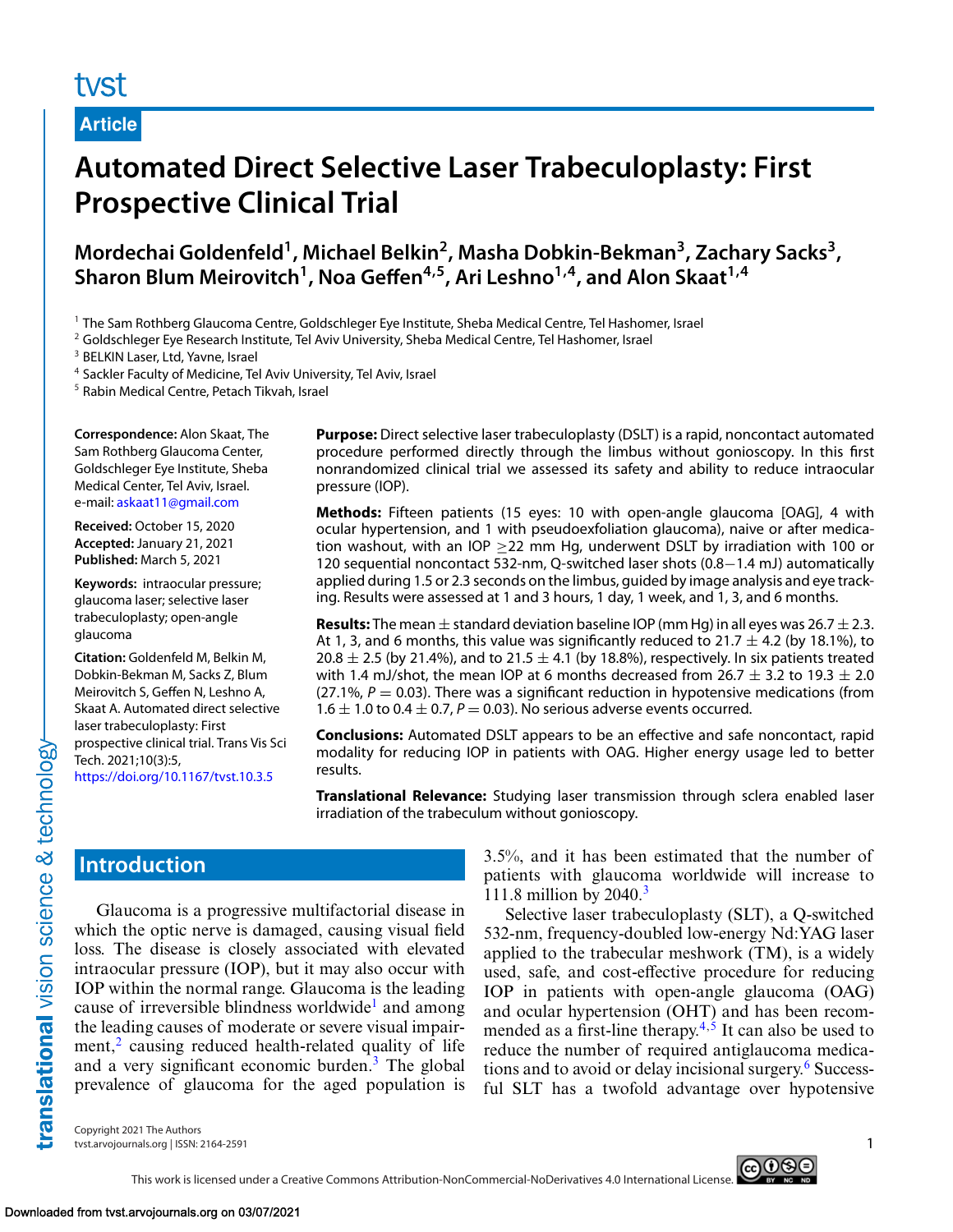<span id="page-1-0"></span>

**Figure 1.** Optical coherence tomography (OCT) image of the eye with conceptual representation of the laser beam's position on the trabecular meshwork during (A) SLT and (B) DSLT. The 400-μm diameter DSLT laser beam on the sclera is shown to scale. Not shown is the gonioscopy lens used on the cornea in SLT. (The concept is adapted from Sacks et al.,<sup>[16](#page-9-0)</sup> and the OCT image is adapted from Li et al. 2013,<sup>35</sup> both under CC by 4.0 license [https://creativecommons.org/licenses/by/4.0/legalcode\)](https://creativecommons.org/licenses/by/4.0/legalcode).

glaucoma medications. On the one hand, it avoids the progressive ocular surface disease associated with longterm exposure to preservatives and to active pharmaceutical agents of topical medications.[7,8](#page-9-0) On the other hand, it solves the problem of noncompliance to medications, a major cause of visual loss in patients with glaucoma. $9,10$ 

The conventional SLT procedure is performed with a gonioscopy lens, which enables the physician to visualize the TM and direct the laser beam at it. $<sup>11</sup>$  $<sup>11</sup>$  $<sup>11</sup>$ </sup> Visualization of the angle with a gonioscopy lens requires sufficient angle width, and the entire proce-dure requires training and experience.<sup>[12](#page-9-0)</sup> It is possible, however, that the availability of a simpler SLT procedure would make general ophthalmologists and other trained allied health professionals more inclined to use it and would thus increase access to laser treatment for patients who need it. Moreover, during SLT, a gonioscopy lens is in direct contact with the corneal surface, potentially creating the hazard of transmitting infections<sup>[13](#page-9-0)</sup> or inducing corneal side effects, such as superficial punctate keratopathy, erosions, and ocular discomfort.<sup>[14](#page-9-0)</sup> Geffen et al.<sup>[15](#page-9-0)</sup> recently reported the results of a randomized controlled 6-month trial that compared a manual, nonautomated, translimbal direct SLT approach (DSLT) with a standard SLT unit. Their results demonstrated that SLT applied directly to the perilimbal sclera is as efficacious as the conventional procedure.

The clinical application of an automated imageprocessing controlled device for a noncontact translimbal DSLT was developed to provide a rapid, easy-to-use laser trabeculoplasty procedure. The automated procedure is much faster than the manual procedure and ensures accurate target location and safe treatment by implementing eye tracking. Here, we report the results of the first-in-human clinical study that evaluated its safety and ability to reduce IOP in patients with OAG or OHT.

# **Patients and Methods**

#### **An Automated Device for DSLT**

The principle underlying translimbal (external) DSLT, whose description and effectiveness were described by Geffen et al.<sup>[15](#page-9-0)</sup> SLT (Fig. 1A) is a procedure that is dependent upon the amount of energy reaching the TM and not upon any other laser beam characteristics. As such, while the DSLT laser beam is scattered during its passage through the limbal structures, sufficient energy reaches the TM to achieve an IOP-lowering effect. This is similar to conventional SLT procedures in which much of the energy is lost before reaching the TM.<sup>[16](#page-9-0)</sup> Geffen et al.<sup>[15](#page-9-0)</sup> demonstrated that direct application of DSLT to the limbus was as effective as the conventional SLT procedure.

A dose-response trial is performed at different energy levels to determine the beam energy level with the highest efficacy and safety. The automated DSLT device (BELKIN Laser Ltd., Yavne, Israel) employs a Q-switch, frequency-doubled Nd:YAG laser with a wavelength of 532 nm. It directs the 7-ns pulse, 400-μm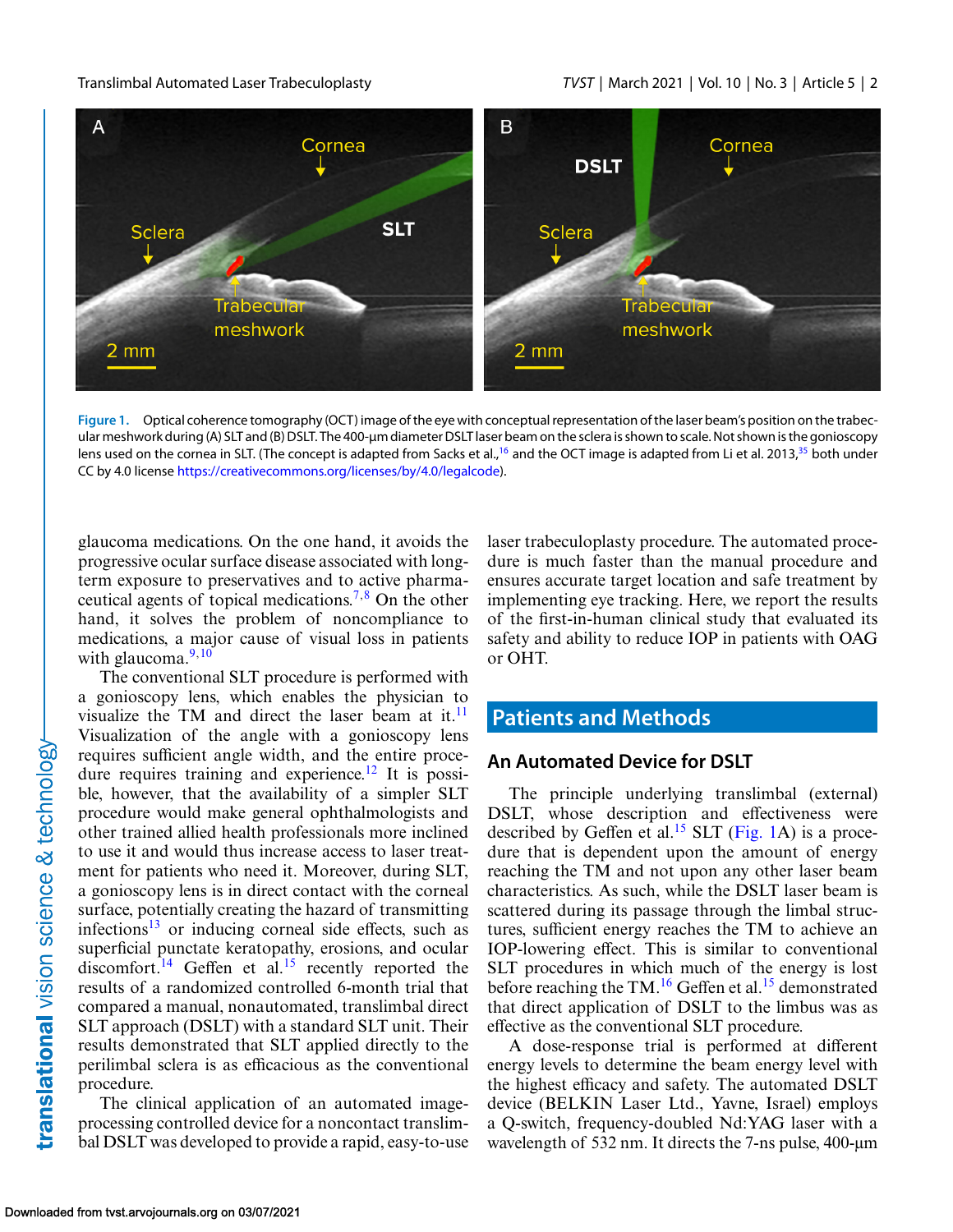

**Figure 2.** (A) Limbus target zone (*red ring*) is automatically located by the device software (as seen on the operator's screen). Touching and moving the corners or sides of the *red rectangle* allow additional target alignment. (B) The arrow points to the laser beam position on the targeted limbus area during treatment (as retrieved from the device, which automatically saves images for each laser shot during the treatment). Note the reflection of the light-emitting diode-illuminated ring at the corneal center.

laser beam to the limbus region [\(Fig. 1B](#page-1-0)) without the need for a delivery device (e.g., a gonioscope lens) or any contact with the patient's eye. An image-processing algorithm automatically locates the target area on the limbus (Fig. 2A and Supplementary Video Clip S1) and moves the scanner's mirrors to compensate for eye movement so that the laser spots will be delivered to the specifically intended location on the limbus. After the operator verifies the target, a predefined number of laser pulses with the preselected level of energy is delivered through a full 360 degrees around the limbus, resulting in fully automated treatment simultaneously with target tracking (Fig. 2B). The laser beam passes directly through the limbal area to the TM. Scattering of the beam during its passage through the limbal tissues ensures that all parts of the TM are impacted.

Since no dose-response curve was performed in the original study published by Latina and Park, $^{11}$  $^{11}$  $^{11}$  we were mainly concerned about the safety. We decided to start with 0.8 mJ, which is roughly equivalent to 0.3 to 0.4 mJ level of energy at the TM. As no serious adverse events were observed, we proceeded by dividing the rest of the limited patients' sample to two energy groups of six patients each (1 mJ and 1.4 mJ).

#### **Study Design**

This prospective, single-arm, assessor-masked clinical trial was conducted at a single institution (Chaim Sheba Medical Center, Tel Hashomer, Israel). All laser treatments were performed by a single glaucoma specialist (M.G.) who used the herein described automated DSLT device (BELKIN Laser, Ltd.). The trial was approved by the Institutional Review Board of Sheba Medical Center and performed according to the Public Health Regulations (Clinical Trials in Humans) of the Israel Ministry of Health. Written informed consent was obtained for all patients. The trial was registered at ClinicalTrials.gov (NCT01383525).

The inclusion criteria for the trial were patients over the age of 18 years who had poorly controlled glaucoma and/or demonstrated noncompliance or intolerability to topical hypotensive treatment as well as naive patients. All patients had mild to moderate primary OAG (POAG), pseudoexfoliation glaucoma, or OHT. Another criterion for inclusion was an average IOP  $\geq$  22 mm Hg, measured at two pretreatment visits (after hypotensive medication washout). Excluded were patients with glaucoma other than OAG (as confirmed by gonioscopy), severe glaucoma as defined by the American Glaucoma Society, $17$  any ocular condition that precluded adequate visualization and treatment of the TM, and prior glaucoma surgery, laser trabeculoplasty, or any other ocular surgery during the 3 months prior to study recruitment. Also excluded were patients who could not understand the protocol and sign the informed consent form or comply with follow-up visits, as well as patients who were undergoing concurrent treatment with systemic steroids or were pregnant.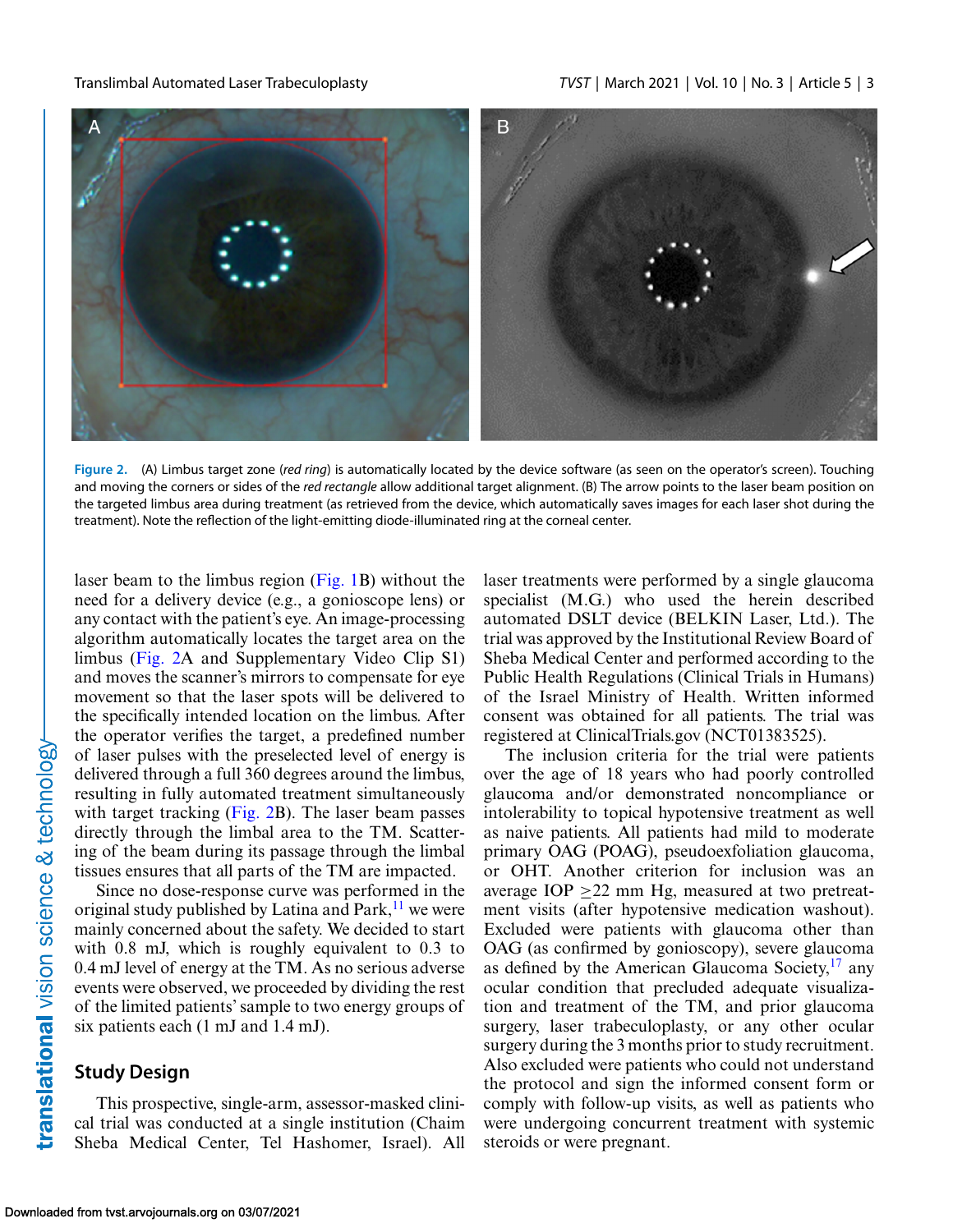Primary outcome measures were mean percentage reductions in IOP from baseline, which were recorded 1 and 3 months after DSLT, as well as evaluation of the patient's DSLT profile of adverse events. Secondary outcome measures were the mean percentage IOP reduction from baseline as recorded at the 6-month post-DSLT visit and the number of medications needed after the laser treatment compared to the number being used at the time of the screening visit.

The recorded data during the comprehensive screening evaluation included age, sex, and the general medical and ocular history, the latter including previous ocular surgeries and the number and type of antiglaucoma medications. Each patient underwent a full ophthalmic examination of both eyes, including a best-corrected visual acuity (BCVA) evaluation on a Snellen chart, comprehensive biomicroscopy, fundus examination including optic disc, and gonioscopy. Humphrey 24-2 SITA-Standard visual field tests were performed at the screening and 6-month follow-up visits.

After the screening visit, the suitable patients underwent ocular medication washout for 14 days to eliminate carbonic anhydrase inhibitors and α-adrenergic agonists and for 28 days to eliminate  $\beta$ -blockers, prostaglandin analogues, and combined medications. The laser treatment window was 6 weeks starting from the initial screening. One patient, whose IOP at the screening visit was 26 mm Hg on one hypotensive medication, did not undergo washout at the discretion of the investigator. For medicated patients, IOP inclusion eligibility after washout ( $\geq$ 22 mm Hg) was confirmed twice before DSLT was administered.

An experienced ophthalmologist performed two IOP measurements by means of a calibrated Goldmann applanation tonometer (Haag Streit, Berne, Switzerland) at all time points of the study, and the average IOP was recorded. All posttreatment IOP measures were obtained in a masked fashion, wherein the IOP of both eyes was recorded by the examiner, who was unaware of the treated eye, or, alternatively, by a masked technique in which a nonmasked investigator took the measurement and a masked assistant read and recorded all IOP measurements. All follow-up visits took place between 08:00 and 13:00.

The baseline IOP was recorded for each patient before undergoing DSLT. Based on the physician's judgment after assessment of the IOP and the general ocular and visual status, the eye with the higher IOP after washout was chosen for treatment (the exception would be when the same IOP was recorded in both eyes; in this case, the eye with more advanced disease was chosen). Postoperative examinations were performed by the masked observer or by the masked technique at

1 hour, 1 day, 7 ( $\pm$  SD 2) days, and 1 ( $\pm$  7 d), 3 ( $\pm$ 7 d), and 6  $(\pm 7$  d) months after the procedure. They included BCVA testing, a complete biomicroscopic examination, and two Goldmann applanation tonometer IOP measurements. The mean IOP was recorded at each visit, as was the number of hypotensive medications being used in those cases in which medication had been reintroduced after treatment. Gonioscopy was performed at screening and immediately after DSLT treatment and at the 3- and 6-month follow-up visits.

Intraoperative and postoperative adverse events were recorded at each visit. Side effects were classified by the investigators as being either directly or incidentally related to the laser treatment. The investigators were allowed, at their discretion, to reintroduce hypotensive medications and to adjust the medication type, dosage, or frequency of use during the postoperative course. No repeat SLT was permitted. All changes in ocular medical treatments were recorded.

# **Treatment Procedure**

Prior to DSLT, topical anesthesia with Localin (oxybuprocaine hydrochloride 0.4%; Fischer Pharmaceuticals LTD, Bnei Brak, Israel) was administered to the selected eye. At 30 to 60 minutes before treatment, each patient received one drop of pilocarpine hydrochloride 2% (Vitamed Pharmaceutical Industries, Binyamina, Israel) and one drop of apraclonidine hydrochloride 0.5% (Alcon, Couvreur, Puurs, Belgium). Artificial tear drops were applied immediately before the treatment. No eye drops were given after the treatment.

Preset parameters of the energy dose and the number of laser shots around the limbus in this limited dose-response study ranged from 0.8 to 1.4 mJ/shot. Patients treated with doses lower than 1.4 mJ/shot received a preset series of 100 shots, while those treated with doses of 1.4 mJ/shot received 120 shots.

## **Statistical Analysis**

All measured variables and derived parameters were presented by descriptive statistics. Summary tables were provided for continuous variables, noting sample size, arithmetic mean, standard deviation, and the median, minimum, and maximum lower and upper limits for the 95% confidence interval (CI). Changes and relative changes from baseline were summarized in tables, and the statistical significance of those changes was tested by the Wilcoxon signed-rank test. A linear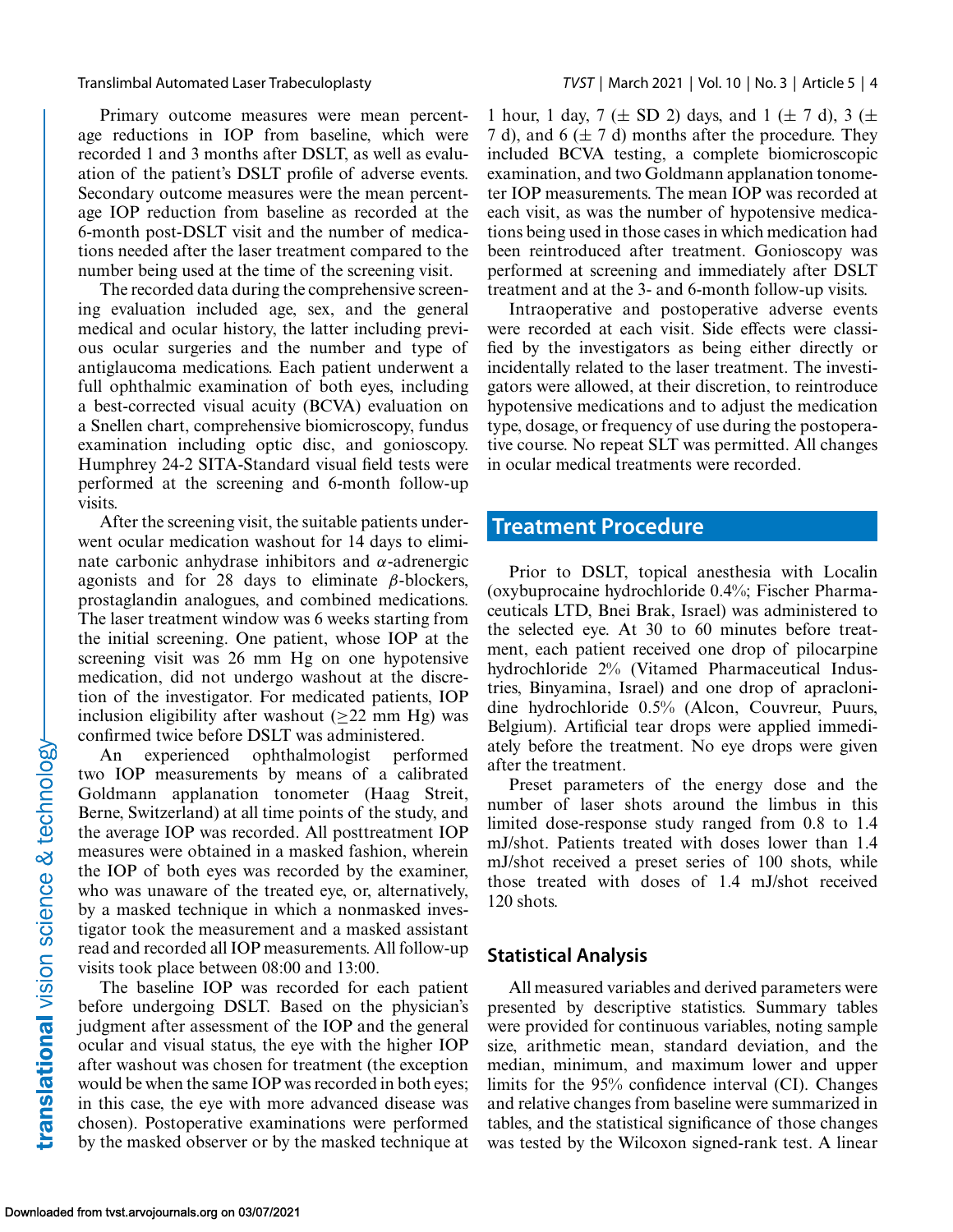#### **Table 1.** Baseline Patient Characteristics

| Characteristic                                    | Value          |
|---------------------------------------------------|----------------|
| Mean age (years $\pm$ SD)                         | $66.2 \pm 8.4$ |
| Sex, No.                                          |                |
| Male                                              | 10             |
| Female                                            |                |
| Diagnosis, No.                                    |                |
| <b>POAG</b>                                       | 10             |
| Exfoliation glaucoma                              |                |
| <b>Medicated OHT</b>                              | 4              |
| Hypotensive medications (at screening visit), No. |                |
| Medicated                                         | 14             |
| Naive                                             |                |

#### **Table 2.** Actual Mean Energy Delivered to the Limbus During Treatment

| Energy Subgroups (Preset Energy)           | Actual Mean Total Energy/Treatment, mJ |
|--------------------------------------------|----------------------------------------|
| Total cohort ( $n = 15$ )                  | 127.8                                  |
| $>1$ mJ/shot ( <i>n</i> = 13) <sup>a</sup> | 134.8                                  |
| 0.8 mJ/shot ( $n = 2$ )                    | 82.7                                   |
| 1 mJ/shot ( $n = 6$ )                      | 107.7                                  |
| 1.2 mJ/shot $(n = 1)$                      | 119                                    |
| 1.4 mJ/shot ( $n = 6$ )                    | 164.5                                  |

aIncludes patients from 1-mJ/shot, 1.2-mJ/shot, and 1.4-mJ/shot subgroups.

regression model was applied to test the effect of time for each parameter. A  $\chi^2$  test was applied to ascertain the significance of the decrease in the number of medications. The exact CI for the proportion of success in IOP reduction (relative change  $>20\%$ ) was calculated for each group by the Clopper-Pearson method. All tests were two-tailed, and a *P* value of 5% or lower was considered statistically significant. Data were analyzed with SAS version 9.4 (SAS Institute, Cary, NC).

# **Results**

### **Patients**

Of the 30 patients who were recruited for this study, 15 were screen failures (9 failed to meet our IOP inclusion criteria after ocular washout, 2 failed to meet other inclusion criteria, and 4 withdrew for personal reasons), leaving 15 patients (15 eyes) who underwent DSLT. One of these patients dropped out after the 1-month follow-up visit. Relevant demographic data and baseline medical information on the study group of the 15 treated participants are summarized in Table 1.

### **DSLT Procedure**

The total energy levels applied during DSLT are summarized in Table 2. Each laser treatment lasted around 2 seconds, depending upon the number of laser shots. Nine patients were treated with 100 preset shots around the limbus with energy levels of 0.8 mJ/shot (two patients), 1 mJ/shot (six patients), or 1.2 mJ/shot (one patient). We treated a subgroup of six patients with 120 preset shots of 1.4 mJ/shot to test the effect of applying an increase in overall energy. The actual energy received and the numbers of shots applied were automatically recorded by the device for each of the 15 patients. There were some deviations in delivered energy per treatment due to laser output deviations within the standard IEC60601-2-22 range, $^{18}$  $^{18}$  $^{18}$  but deviations from the preset values did not exceed  $\pm 20\%$ . Deviations in the numbers of laser shots per treatment were attributable to the in-built safety algorithm of the device. Dynamic adjustments by the tracking system compensate for patient eye movement and ensure that the pattern of spots is delivered to the target position within an appropriate safety limits to ensure that laser spots are safely confined to the central limbus. The eyetracking functionality also prevents laser exposure if the patient eye motion overall exceeds safety limits. The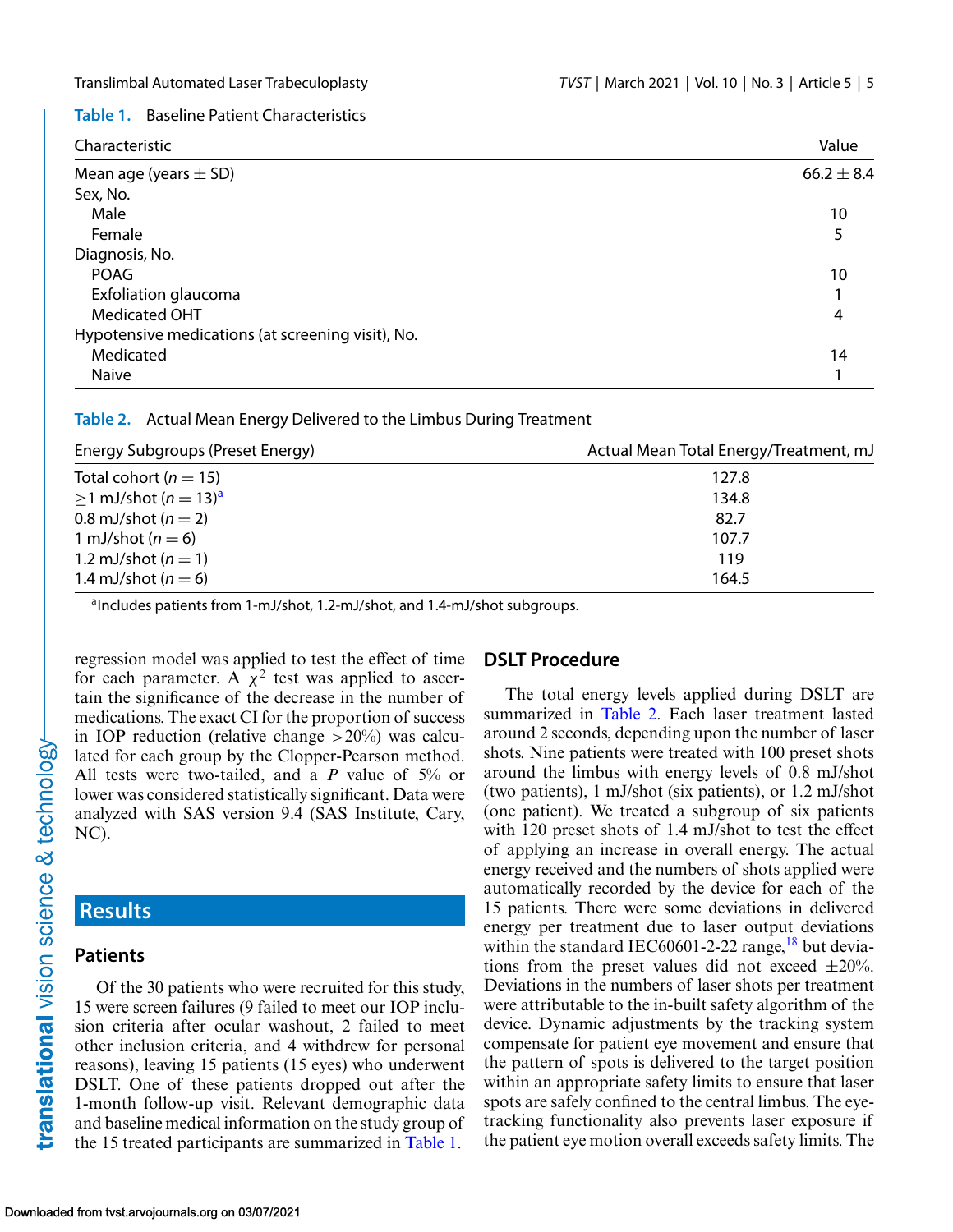current algorithm does not handle the patient blinking; the eye retractor is inserted before the procedure.

In two patients, the treatment was automatically arrested due to excessive eye movements deviating from the fixation light. The eye-tracking capability of the laser device terminated the laser irradiation, and thus a 360-degree treatment was not achieved in these patients, so they received 50 shots on the upper arc. The entire circumference of the limbus was treated in all of the other patients.

### **Safety Analysis**

All documented complications in this study were mild, and all resolved completely within 1 week after the procedure. No severe sight-threatening or other adverse events occurred during the study. The DSLT procedure was well tolerated. All 15 patients reported that they had experienced no pain during the treatment and had not felt disturbed by the green treatment laser light either during or following the procedure. There were no spikes in IOP and no incidence of corneal edema. Four patients experienced minor subconjunctival hemorrhages, and they all resolved without treatment within a few hours to 1 week after the procedure. Six patients received anticoagulant medications for nonocular conditions during the study, one of whom had sustained a subconjunctival hemorrhage. There were no significant changes in visual acuity or visual fields at the 6-month follow-up visits [\(Table 3\)](#page-6-0).

### **IOP-Lowering Analysis**

The mean IOP values in each subgroup are summarized in [Table 4.](#page-7-0) Although transient reductions in IOP were observed at the 1- and 3-month follow-up visits in two patients who had been treated at the lowest energy level of 0.8 mJ/shot, their IOPs returned to the baseline values by the 6-month visit.

We evaluated the DSLT effect in patients treated at an energy level above 0.8 mJ/shot by analyzing the IOP reductions from baseline at 1, 3, and 6 months after DSLT in 13 patients who had been treated at energy levels  $\geq$  1 mJ/shot (6 patients at 1 mJ/shot, 1 patient at 1.2 mJ/shot, and 6 patients at 1.4 mJ/shot). Their mean percentage reductions from baseline were statistically significant ( $P < 0.01$ ) [\(Table 4\)](#page-7-0) at all three follow-up time points. The mean baseline IOP in the six patients treated with 1 mJ/shot was  $27.3 \pm 2.0$  mm Hg, which was significantly reduced to  $20.0 \pm 4.2$  ( $P = 0.03$ ) at the 1-month follow-up [\(Table 4\)](#page-7-0). The mean percentage reductions from the baseline in the six patients treated with an energy level of 1.4 mJ/shot were significant ( $P = 0.03$ ) at the 3- and 6-month follow-up visits [\(Table 4\)](#page-7-0). Linear regression analyses of subgroups of patients treated with energy levels of  $\geq$ 1 mJ/shot (*P* = 0.019) and of 1.4 mJ/shot ( $P = 0.006$ ) revealed that the IOP reduction effect was sustained during the followup visit.

An IOP reduction of  $\geq 20\%$  from baseline at each of the follow-up visits was taken to reflect a successful response to treatment. As shown in [Table 5,](#page-7-0) this was achieved at the 6-month follow-up by 8 of the 14 study patients. The success rates of the subgroups of patients treated with different energy levels ranged from 40% to 83.3% [\(Table 5\)](#page-7-0). All responders achieved IOP values  $<$ 20 mm Hg.

The number of glaucoma medications used in each subgroup is shown in [Table 3.](#page-6-0) The average number of ocular hypotensive drops was significantly reduced from 1.6 at baseline to 0.4 at 6 months ( $P = 0.03$ ) for the entire cohort. Hypotensive drops were reintroduced in two patients during the study period, one of whom was the patient who had not undergone washout and had continued with his medication throughout the trial. Hypotensive drops were reintroduced at the 6-month follow-up visit in two other patients (one treated with 0.8 mJ/shot and the other with 1 mJ/shot) who displayed insufficient IOP reduction following treatment.

### **Discussion**

The safety and efficacy of SLT have been demonstrated in various types of glaucoma as well as in ocular hypertension.<sup>4</sup> Several studies have confirmed the costeffectiveness of SLT treatment compared to treatment with medications.<sup>[19–21](#page-9-0)</sup> The recently published LiGHT (Laser in Glaucoma and ocular HyperTension) study established the efficacy of SLT as a primary single or repeat procedure for the treatment of OHT and POAG, validating its superiority over medical therapies as a primary treatment capable of providing better control of IOP at a lower cost and with fewer side effects. $22-24$ SLT, however, requires skills in performing gonioscopy and contact with the cornea by the rotating contact lens with resulting common epithelial complications. Given the efficacy of SLT in reducing IOP and visual field deterioration while overcoming adherence problems and being relatively free of side effects, we considered ways to simplify the procedure. We achieved this goal by irradiating the TM through the limbus. The limbus is the area of transition between the scattering sclera and the transparent cornea, and it transmits the laser beam at the 532-nM wavelength. This fact obviates the need for the gonioscopy lens that is rotated over the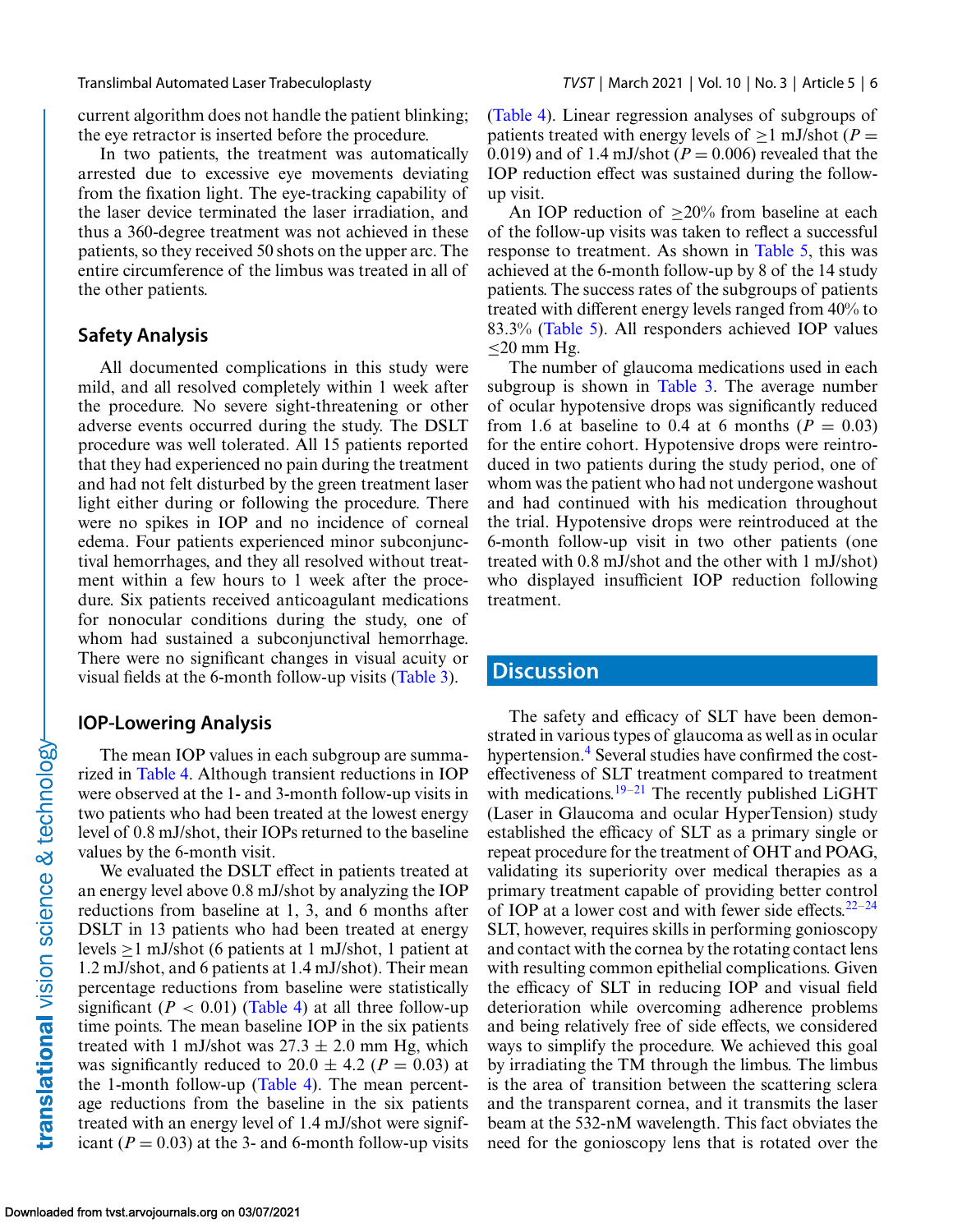<span id="page-6-0"></span>

|                                                                                        | sual Acuity, LogMar (Mean ± SD)                         | Aonths                |
|----------------------------------------------------------------------------------------|---------------------------------------------------------|-----------------------|
|                                                                                        | <b>Isual Field Mean Deviation, dl</b><br>Mean $\pm$ SD) | <b>Months</b>         |
| ning and at 6-Month Visits (Mean $\pm$ SD) and Treatment-Related Ocular Adverse Events | <b>Io. of Medicated Patients</b>                        | Month <sub>&gt;</sub> |
| Table 3. Ocular Characteristics at Screer                                              | ğ<br>o. of Hypotensive Medi<br>$Mean \pm SD$            |                       |
|                                                                                        |                                                         | otal Cohort and       |

|                                               |               | $(Mean \pm SD)$ |      |           | No. of Medicated Patients |             |                | $Mean \pm SD$  |       |                 | Visual Acuity, LogMar (Mean ± SD) |              |        |
|-----------------------------------------------|---------------|-----------------|------|-----------|---------------------------|-------------|----------------|----------------|-------|-----------------|-----------------------------------|--------------|--------|
| otal Cohort and                               |               | 6 Months        |      |           | 5 Months                  |             |                | 6 Months       |       |                 | Months                            |              | dverse |
| subgroups                                     | Screening     | Postop          |      | Screening | Postop                    |             | Screening      | Postop         |       | Screening       | Postop                            |              | Events |
| Total cohort ( $n = 15$ ) <sup>a</sup>        | $1.6 \pm 1.0$ | $0.4 \pm 0.7$   | 0.03 |           |                           | 0.03        | $-2.0 \pm 1.6$ | $-1.6 \pm 1.3$ | 0.24  | $0.07 \pm 0.06$ | $0.07 \pm 0.06$                   |              |        |
| $\geq$ 1 mJ/shot ( $n = 13$ ) <sup>a, c</sup> | $-6 \pm 0.9$  | $0.4 \pm 0.8$   | 0.06 |           |                           | 0.08        | $-2.0 \pm 1.7$ | $-1.6 \pm 1.3$ | 0.17  | $0.07 + 0.06$   | $0.07 \pm 0.06$                   | 0.5          |        |
| $mJ$ /shot $(n = 6)^a$                        | $.8 \pm 1.0$  |                 | 0.06 |           |                           | $\supseteq$ | $-1.2 \pm 1.4$ | $-1.7 \pm 1.5$ | 0.125 | $0.06 \pm 0.07$ | $0.04 \pm 0.04$                   | $\mathsf{R}$ |        |
| $.4$ mJ/shot ( $n = 6$ )                      | $1.5 \pm 0.8$ | $0.5 \pm 0.8$   | 0.25 |           |                           |             | $-2.6 \pm 1.8$ | $-1.8 \pm 1.3$ | 0.063 | $0.09 \pm 0.06$ | $0.1 + 0.06$                      |              |        |
| $\begin{bmatrix} 1 \\ 1 \\ 1 \end{bmatrix}$   |               |                 |      |           |                           |             |                |                |       |                 |                                   |              |        |

ND, not determined; postop, postoperative. ND, not determined; postop, postoperative.

<sup>a</sup>One patient from 1-mJ/shot subgroup was lost to follow up after the 1-month visit. aOne patient from 1-mJ/shot subgroup was lost to follow up after the 1-month visit.

<sup>b</sup>Minor subconjunctival hemorrhage during treatment. bMinor subconjunctival hemorrhage during treatment.

"Includes patients from 1-mJ/shot, 1.2-mJ/shot, and 1.4-mJ/shot subgroups. cIncludes patients from 1-mJ/shot, 1.2-mJ/shot, and 1.4-mJ/shot subgroups.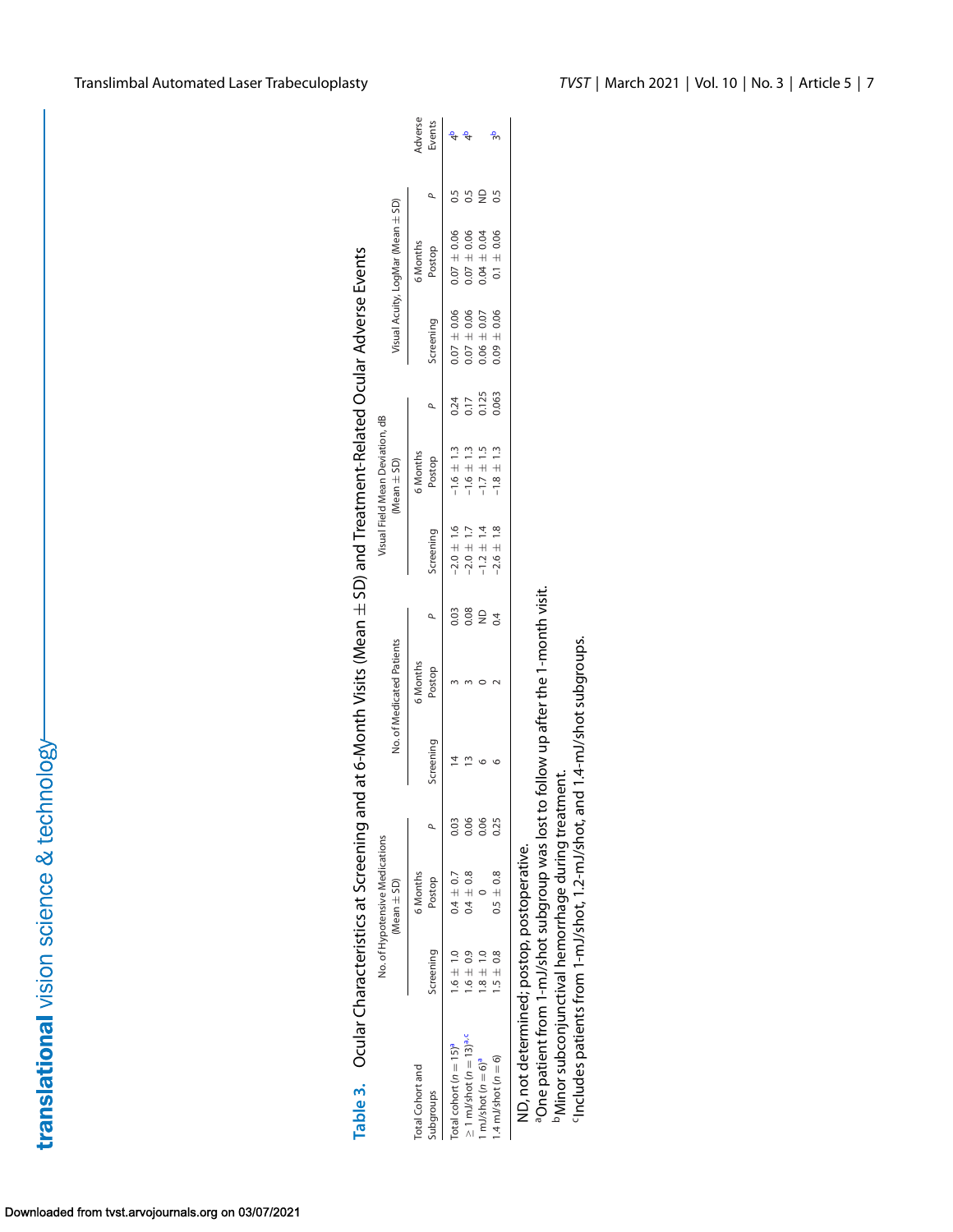<span id="page-7-0"></span>

|  | Table 4. $\;$ IOP Dynamics, mm Hg (Mean $\pm$ SD), and Mean IOP Reductions at Follow-Up Visits |  |  |  |  |
|--|------------------------------------------------------------------------------------------------|--|--|--|--|
|--|------------------------------------------------------------------------------------------------|--|--|--|--|

|                                           |                           |                | 1 Month Postop |           | 3 Months Postop |             |           | 6 Months Postop |             |           |
|-------------------------------------------|---------------------------|----------------|----------------|-----------|-----------------|-------------|-----------|-----------------|-------------|-----------|
| <b>Total Cohort and Subgroups</b>         | Baseline IOP <sup>a</sup> | <b>IOP</b>     | % Reduction    | P         | <b>IOP</b>      | % Reduction |           | <b>IOP</b>      | % Reduction | P         |
| Total cohort ( $n = 15$ ) <sup>b</sup>    | $26.7 \pm 2.3$            | $21.7 + 4.2$   | 18.1           | 0.005     | $20.8 \pm 2.5$  | 21.4        | < 0.001   | $21.5 + 4.0$    | 18.8        | 0.003     |
| $> 1$ mJ/shot ( $n = 13$ ) <sup>b,c</sup> | $26.8 \pm 2.5$            | $21.5 + 4.4$   | 19.4           | 0.001     | $20.7 \pm 2.7$  | 22.1        | 0.001     | $20.7 + 3.8$    | 22          | 0.002     |
| 0.8 mJ/shot $(n = 2)$                     | $26 \pm 0.7$              | $23.5 \pm 0.7$ | 9.6            | <b>ND</b> | $21.5 + 0.7$    | 17.0        | <b>ND</b> | $26 \pm 2.8$    | 0           | <b>ND</b> |
| 1 mJ/shot $(n = 6)^b$                     | $27.3 \pm 2.0$            | $20.0 + 4.2$   | 26.4           | 0.03      | $22.0 \pm 2.4$  | 18.4        | 0.06      | $22.7 + 5.1$    | 15.2        | 0.3       |
| 1.4 mJ/shot $(n = 6)$                     | $26.7 + 3.2$              | $21.2 + 2.3$   | 19.9           | 0.06      | $19.8 + 2.9$    | 24.9        | 0.03      | $19.3 + 2.0$    | 27.1        | 0.03      |

a After washout of hypotensive medications.

bOne patient from 1-mJ/shot subgroup was lost to follow-up after the 1-month visit.

<sup>c</sup>Includes patients from 1-mJ/shot, 1.2-mJ/shot, and 1.4-mJ/shot subgroups.

|  | Table 5. Treatment Response Rate During Follow-Up |  |  |  |  |
|--|---------------------------------------------------|--|--|--|--|
|--|---------------------------------------------------|--|--|--|--|

| <b>Total Cohort and</b>                 | Month Postop     |               | 3 Months Postop  |               | 6 Months Postop  |               |  |
|-----------------------------------------|------------------|---------------|------------------|---------------|------------------|---------------|--|
| Subgroups                               | Response Rate, % |               | Response Rate, % | CI            | Response Rate, % | CI            |  |
| Total cohort $(n = 15)^a$               | 46.7             | $21.3 - 73.4$ | 57.1             | $28.8 - 82.3$ | 57.14            | $28.8 - 82.3$ |  |
| $>1$ mJ/shot( $n = 13$ ) <sup>a,b</sup> | 53.8             | $25.1 - 80.8$ | 58.3             | 27.6-84.8     | 66.7             | $34.9 - 90.0$ |  |
| 1 mJ/shot ( $n = 6$ ) <sup>b</sup>      | 66.7             | $22.2 - 95.7$ | 40.0             | $5.3 - 85.3$  | 40.0             | $5.3 - 85.3$  |  |
| 1.4 mJ/shot ( $n = 6$ )                 | 50.0             | $11.8 - 88.1$ | 66.7             | $22.3 - 95.7$ | 83.3             | 35.9-99.6     |  |

Treatment response is  $\geq$  20% reduction from baseline intraocular pressure.<br><sup>a</sup>One patient from 1-mJ/shot subgroup was lost to follow up after the 1-month visit.

 $b$ Includes patients from 1-mJ/shot, 1.2-mJ/shot, and 1.4-mJ/shot subgroups.

cornea in conventional SLT. Theoretical calculations using Monte Carlo simulations showed that the energy reaching the TM by translimbal application from the treatment laser is 2.8 times lower for DLST than for SLT.<sup>[16](#page-9-0)</sup> This reduction in energy is due to scattering of the beam and absorption of energy upon transmission through the nontransparent tissues. Thus, the highest DSLT energy used in this trial (1.4 mJ/shot) would be equivalent to 0.5 mJ/shot of SLT.

This report describes the findings of the first clinical trial of automated DSLT for patients with OAG. Although we found a trend toward improvement of IOP reduction in the higher-energy subgroup, this dose dependence on energy level did not reach a level of significance. A dose-response trial with larger numbers of patients will be required to establish optimal energy levels.

The laser we selected for the automated DSLT device has pulse parameters similar to those of standard nanosecond SLT lasers, with the exception that our laser is capable of emitting tens to hundreds of pulses per second. As a result, we are able to use laserscanning galvanometer mirrors to guide the laser beam to deliver 100 to 120 laser pulses around the limbus in about 1.5 or 2.3 seconds. This delivery regimen enables us to obtain full automatization of the procedure, with the operating physician's confirmation of the target points and eye-tracking functions. Once the target is defined by the algorithm and approved by the operator, a specially developed electronic system is put into operation to deliver the laser pulses automatically. Controlled by the software, the system images the eye before each shot, analyzes the image to track the eye's motion, adjusts the position of the laser's steering mirrors, and then fires a single laser shot. The process is then repeated for all of the remaining shots. Importantly, the system's architecture and software prevent laser delivery through the pupil to avoid potential exposure of the retina.

The results of this clinical trial demonstrated that translimbal DSLT in patients treated with a preset energy level of  $\geq$ 1 mJ (mean IOP reduction, 6.0 mm Hg; CI, 3.2−8.9) did not differ significantly from the reported IOP reduction obtained 6 months posttreatment in prospective randomized clinical trials (the mean IOP reduction calculated for the SLT study arm was 5.76; CI, 5.28–6.24).<sup>[25–29](#page-9-0)</sup> A major limitation of the current study is its small patient sample and the lack of a control group. It should therefore be borne in mind that the difference in the CIs might be decreased with a larger multicenter randomized controlled study group (currently under way).

IOP spikes are known to be a possible early complication of SLT in up to  $27\%$  of the treatments.<sup>20,29,[30](#page-10-0)</sup> The fact that none of our current study patients had IOP spikes might be attributable to the exclusion of patients with pigment dispersion glaucoma, as well as to the relatively small number of participants, or, alternatively, due to the laser delivery method.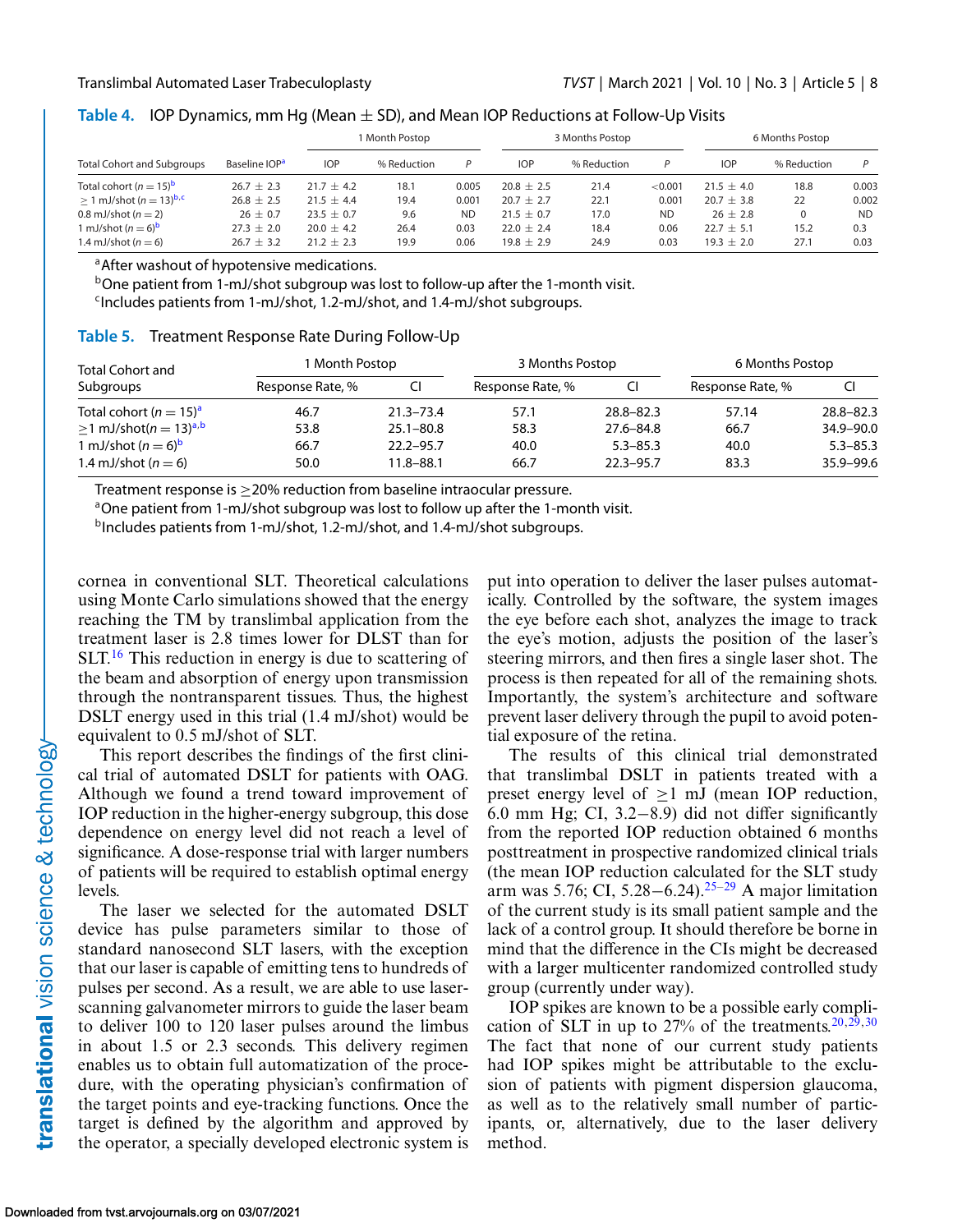<span id="page-8-0"></span>A potential problem with translimbal irradiation is its possible effect on the stem cells present in the beam path. The corneal endothelium stem cell niche may receive less irradiation by the DSLT approach than by SLT. These cells, however, were shown to be activated rather than damaged by the higher-energy argon laser trabeculoplasty in experiments on human anterior segments in organ culture.<sup>[31](#page-10-0)</sup> Some corneal epithelial stem cells might also be impacted by the DSLT beams. However, oligopotent stem cells are present throughout the corneal, limbal, and conjunc-tival epithelia.<sup>[32](#page-10-0)</sup> Furthermore, no corneal transparency problems were encountered in any of our study participants or in our proof-of-concept study, $15$  suggesting that the laser application has no deleterious effects on these cells.

The only adverse events documented in our study were mild subconjunctival hemorrhages, which resolved without treatment within 1 week in four patients. We assume that these events had resulted from direct laser hits on small conjunctival vessels on the perilimbal area on the sclera.

A significant increase in the future glaucoma workload can be expected as a result of the rising numbers of people affected by glaucoma worldwide. In parallel, more nonphysician personnel (optometrists, glaucoma nurses) are likely to provide eye care in the years ahead. Optometrists are already legally allowed to perform SLT in the United Kingdom and in several states of the United States. An automatic DSLT approach may achieve widespread acceptance as a rapid and simple glaucoma treatment not limited to professionals who are experts in gonioscopy or by the nonavailability of glaucoma medications or by adherence considerations. DSLT could prove highly beneficial, especially in communities lacking ophthalmologic services. Furthermore, since visualization of the angle is not required, DSLT may become an option for treating angle closure glaucoma as well.<sup>[33](#page-10-0)</sup> Another advantage of the system in the era of the coronavirus disease 2019 (COVID-19) pandemic is the lack of contact with the treated eye and the potential for increasing the distance between the patient and operator, who does not have to use the gonioscope. Although the severe acute respiratory syndrome coronavirus 2 viral particles could be present in the tear film in one-third of ocular samples among patients with ocular manifestation, which in turn represents only 5% of the COVID-19–related patients,  $34$  we do not consider the laser plume effect could result in the release and dispersion of significant particulate matter into the atmosphere. In DSLT, the laser first passes through relatively transparent conjunctiva/epithelium above the limbus. If laser energy is absorbed, it is expected to be subsurface—where the absorbers are located—resulting in minimal ejected particles. In fact, we reported on few subconjunctival hemorrhages, meaning that the ablation would have been mostly contained. In our study, there have been no reports of eye discomfort, which would be an indication of surface damage on the conjunctiva.

Given the low laser energy and the expected low concentration of the virus on the eye, the potential for dispersal is expected to be minimal.

In summary, our results suggest that DSLT applied directly to the limbus without a gonioscopy lens is an effective, safe, easily performed, and welltolerated new modality to reduce IOP in patients with POAG and OHT. The findings that higher levels of energy result in better-sustained IOP reduction remain to be further evaluated in a larger patient sample. This novel noncontact technique simplifies and shortens the procedure, increasing accessibly to eye drop–free first-line glaucoma care while reducing cornea-related side effects. A multicenter, international randomized clinical trial is currently under way to verify the results reported herein.

## **Acknowledgments**

Supported by the European Union's HORIZON 2020 Research and Innovation Program under Grant 720274 (to BELKIN Laser Ltd., study sponsor). The clinical trial was sponsored by BELKIN Laser Ltd.

Disclosure: **M. Goldenfeld**, Belkin Laser Ltd. (C); **M. Belkin**, Belkin Laser Ltd. (P, I, C), NovaSight Ltd. (I, C), Springvision Ltd. (I, C), Sclerax Ltd. (I), Ellex Ltd. (C), Biogencell Ltd. (I, C), Wizepharma Ltd. (I, C); **M. Dobkin-Bekman**, Belkin Laser Ltd. (C); **Z. Sacks**, Belkin Laser Ltd. (C); **S. Blum Meirovitch**, None; **N. Geffen**, Belkin Laser Ltd. (C), Sanoculis Ltd (C), Allergen Inc (F); **A. Leshno**, None; **A. Skaat,** None

# **References**

- 1. Quigley HA. The number of people with glaucoma worldwide in 2010 and 2020. *Br J Ophthalmol*. 2006;90(3):262–267.
- 2. Flaxman SR, Bourne RRA, Resnikoff S, et al. Global causes of blindness and distance vision impairment 1990–2020: a systematic review and meta-analysis. *Lancet Global Health*. 2017;5(12):e1221–e1234.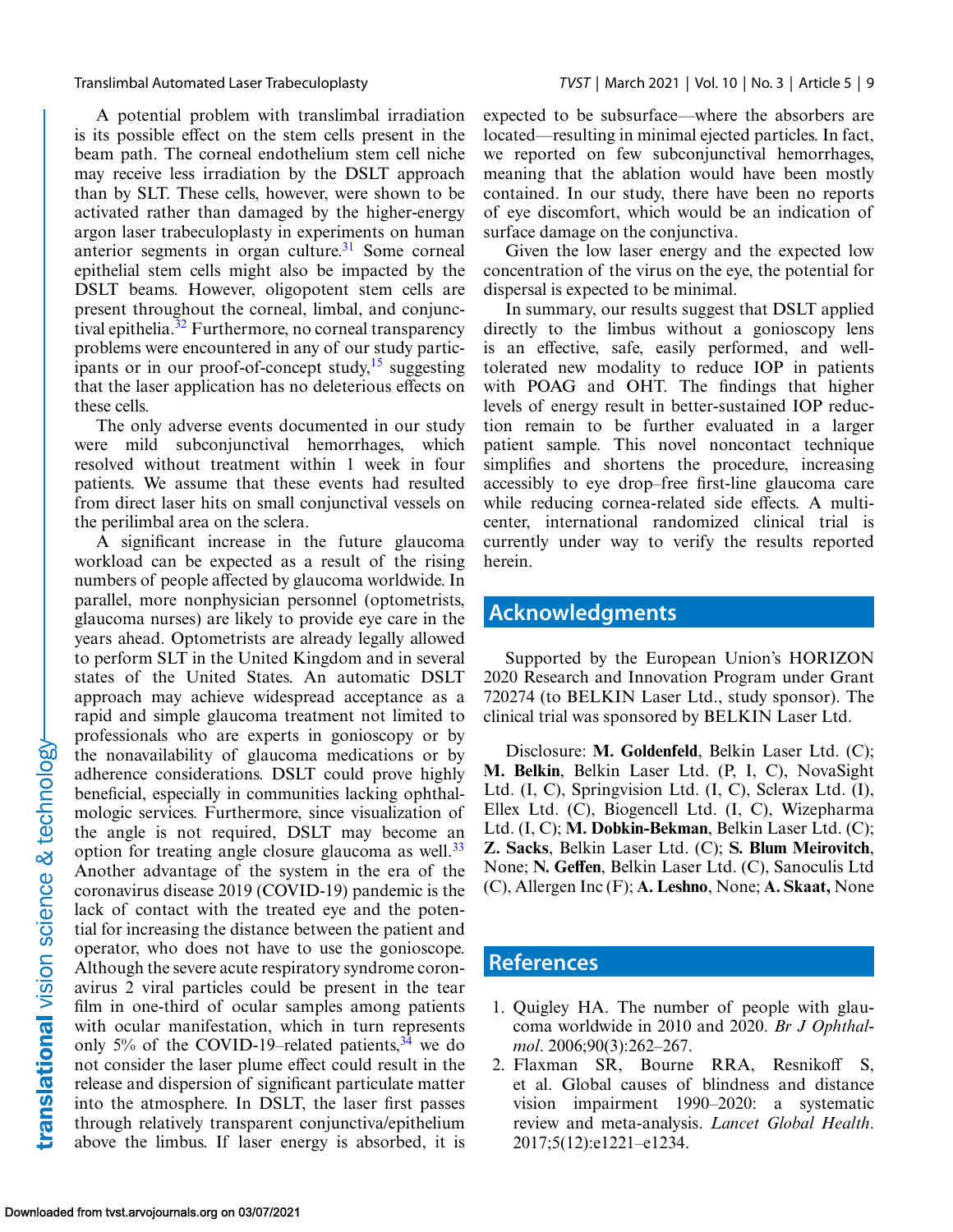- <span id="page-9-0"></span>3. Tham Y-C, Li X, Wong TY, Quigley HA, Aung T, Cheng C-Y. Global prevalence of glaucoma and projections of glaucoma burden through 2040. *Ophthalmology*. 2014;121(11):2081–2090.
- 4. Garg A, Gazzard G. Selective laser trabeculoplasty: past, present, and future. *Eye*. 2018;32(5):863–876.
- 5. Waisbourd M, Katz LJ. Selective laser trabeculoplasty as a first-line therapy: a review. *Can J Ophthalmol*. 2014;49(6):519–522.
- 6. Barkana Y, Belkin M. Selective laser trabeculoplasty. *Surv Ophthalmol*. 2007;52(6):634–654.
- 7. Barisic F. Prevalence of ocular surface disease in patients with glaucoma using topical antiglaucoma medications. *J Clin Exp Ophthalmol*. 2014;5(2):334–338.
- 8. de Jong C, Stolwijk T, Kuppens E, de Keizer R, van Best J. Topical timolol with and without benzalkonium chloride: epithelial permeability and autofluorescence of the cornea in glaucoma. *Graefes Arch Clin Exp Ophthalmol*. 1994;232(4):221– 224.
- 9. Newman-Casey PA, Salman M, Lee PP, Gatwood JD. Cost-utility analysis of glaucoma medication adherence. *Ophthalmology*. 2020;127(5):589–598.
- 10. Schwartz GF, Quigley HA. Adherence and persistence with glaucoma therapy. *Surv Ophthalmol*. 2008;53(6):S57–S68.
- 11. Latina MA, Park C. Selective targeting of trabecular meshwork cells: in vitro studies of pulsed and CW laser interactions. *Exp Eye Res*. 1995;60(4):359–371.
- 12. Lieberman MF, Congdon NG, He M. The value of tests in the diagnosis and management of glaucoma. *Am J Ophthalmol*. 2011;152(6):889–899.e1.
- 13. Sood D, Honavar SG. Sterilisation of tonometers and gonioscopes. *Indian J Ophthalmol*. 1998;46(2):113.
- 14. Nguyen TP, Nishimoto JH, Nakamura CY, De Land PN. Comparison of carboxymethylcellulose vs. hydroxypropyl methylcellulose as a gonioscopic fluid. *Optom Vis Sci*. 1996;73(7):466–472.
- 15. Geffen N, Ofir S, Belkin A, et al. Transscleral selective laser trabeculoplasty without a gonioscopy lens. *J Glaucoma*. 2017;26(3):201–207.
- 16. Sacks ZS, Dobkin-Bekman M, Geffen N, et al. Non-contact direct selective laser trabeculoplasty: light propagation analysis. *Biomed Opt Express*. 2020;11(6):2889–2904.
- 17. Prum BE, Rosenberg LF, Gedde SJ, et al. Primary Open-Angle Glaucoma Preferred Practice Pattern guidelines. *Ophthalmology*. 2016;123(1):P41–P111.
- 18. IEC60601-2-22:Medical electrical equipment. Part 2-22: Particular requirements for basic safety and

essential performance of surgical, cosmetic, therapeutic and diagnostic laser equipment. IEC, [Geneva, Switzerland, November, 2019,](https://webstore.iec.ch/publication/31111) https:// webstore.iec.ch/publication/31111.

- 19. Cantor LB, Katz LJ, Cheng JW, Chen E, Tong KB, Peabody JW. Economic evaluation of medication, laser trabeculoplasty and filtering surgeries in treating patients with glaucoma in the US. *Curr Med Res Opin*. 2008;24(10):2905–2918.
- 20. Taylor HR. Glaucoma: where to now? *Ophthalmology*. 2009;116(5):821–822.
- 21. Lee R, Hutnik CML. Projected cost comparison of selective laser trabeculoplasty versus glaucoma medication in the Ontario Health Insurance Plan. *Can J Ophthalmol*. 2006;41(4):449–456.
- 22. Gazzard G, Konstantakopoulou E, Garway-Heath D, et al. Selective laser trabeculoplasty versus eye drops for first-line treatment of ocular hypertension and glaucoma (LiGHT): a multicentre randomised controlled trial. *Lancet*. 2019;393(10180):1505–1516.
- 23. Garg A, Vickerstaff V, Nathwani N, et al. Primary selective laser trabeculoplasty for open-angle glaucoma and ocular hypertension. *Ophthalmology*. 2019;126(9):1238–1248.
- 24. Garg A, Vickerstaff V, Nathwani N, et al. Efficacy of repeat selective laser trabeculoplasty in medication-naive open-angle glaucoma and ocular hypertension during the LiGHT trial. *Ophthalmology*. 2020;127(4):467–476.
- 25. Kent SS, Hutnik CML, Birt CM, et al. A randomized clinical trial of selective laser trabeculoplasty versus argon laser trabeculoplasty in patients with pseudoexfoliation. *J Glaucoma*. 2015;24(5):344– 347.
- 26. Gracner T, Falez M, Gracner B, Pahor D. Longterm follow-up of selective laser trabeculoplasty in primary open-angle glaucoma [in German]. *Klin Monbl Augenheilkd*. 2006;223(9):743–747.
- 27. Martinez-de-la-Casa JM, Garcia-Feijoo J, Castillo A, et al. Selective vs argon laser trabeculoplasty: hypotensive efficacy, anterior chamber inflammation, and postoperative pain. *Eye (Lond)*. 2004;18(5):498–502.
- 28. Almeida ED, Pinto LM, Fernandes RAB, Prata TS. Pattern of intraocular pressure reduction following laser trabeculoplasty in open-angle glaucoma patients: comparison between selective and nonselective treatment. *Clin Ophthalmol*. 2011;5:933–936.
- 29. Katz LJ, Steinmann WC, Kabir A, et al. Selective laser trabeculoplasty versus medical therapy as initial treatment of glaucoma: a prospective, randomized trial. *J Glaucoma*. 2012;21(7):460–468.